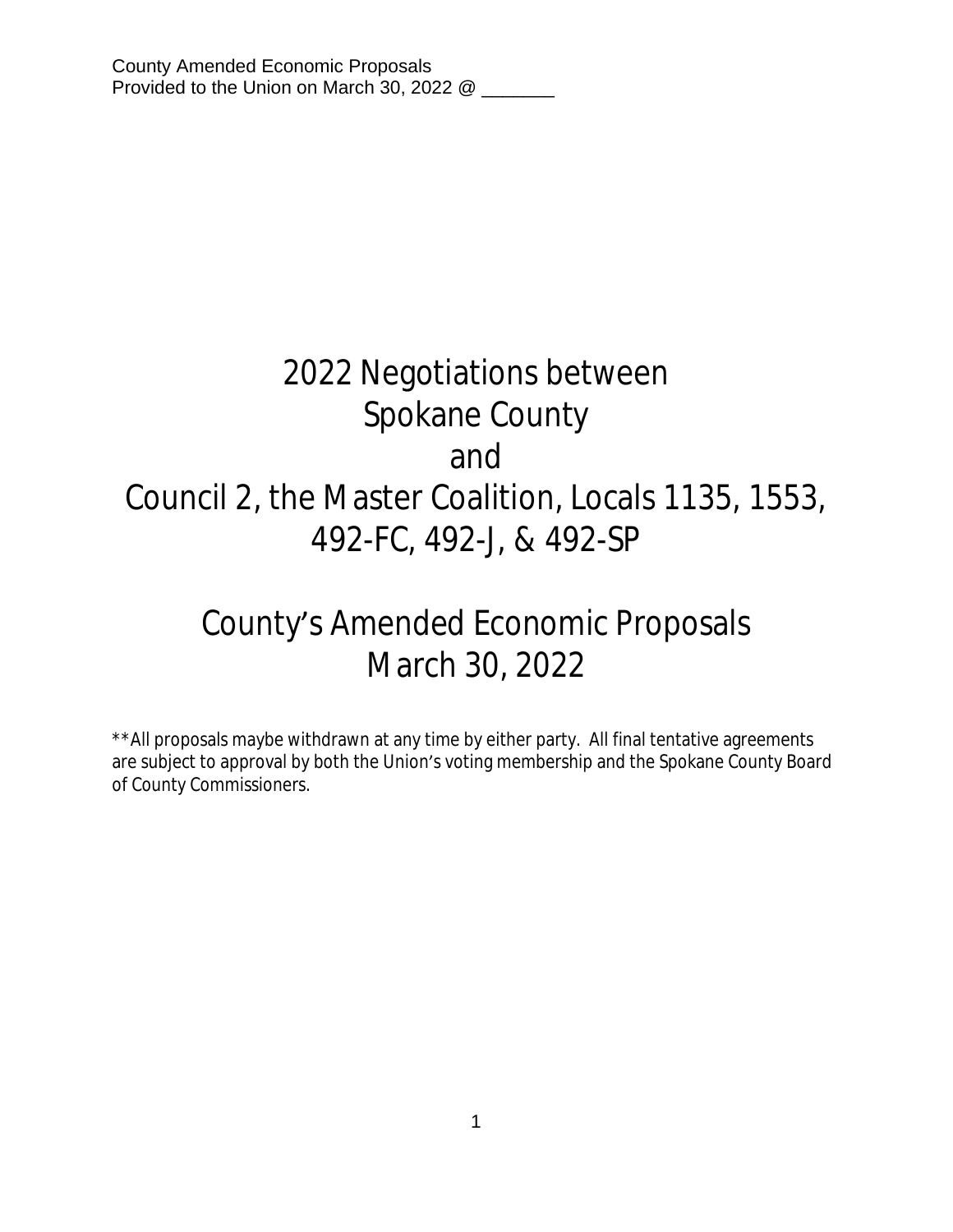# **ARTICLE 8 – HOLIDAYS\*\***

## *\*\*This article will not apply to Local 492-SP or Local 492-FC; members of these bargaining units will need to refer to their Supplemental Agreements.*

**8.1 List:** The following days shall be recognized and observed as paid holidays:

| New Year's Day<br>Martin Luther King Jr.'s. Birthday4<br>President's Day<br><b>Memorial Day</b><br>Independence Day<br>Labor Day<br>Veteran's Day<br><b>Thanksgiving Day</b><br>Day after Thanksgiving | (January 1st)<br>(3rd Monday in January)<br>(3rd Monday in February)<br>(Last Monday in May)<br>(4th of July)<br>(1st Monday in September)<br>(November 11)<br>(4th Thursday in November)<br>(4th Friday in November) (Friday |  |
|--------------------------------------------------------------------------------------------------------------------------------------------------------------------------------------------------------|-------------------------------------------------------------------------------------------------------------------------------------------------------------------------------------------------------------------------------|--|
| immediately following Thanksgiving Day)                                                                                                                                                                |                                                                                                                                                                                                                               |  |
| Christmas Day<br>One (1) Floating Holiday2                                                                                                                                                             | (December 25)                                                                                                                                                                                                                 |  |

<sup>1-</sup> Local 1135 will observe Martin Luther King's Birthday as described in their Supplemental

<sup>2.</sup> Local 1135 will observe Floating Holiday(s) as described in their Supplemental

- **8.2** Any other day so designated as a one (1) time holiday by the Governor of the State of Washington or the President of the United States shall be recognized and observed as a one (1) time event. Should an additional perpetual **federal** holiday be declared the parties agree to meet and negotiate the impact of the holiday on the bargaining unit. If an employee is requested to work on the one-time, non-recurring holiday, they will receive 7.5 or 8 hours of pay at the employee's regular rate **for all hours worked** plus paid time off at a later date for all hours actually worked on the one-time, non-recurring holiday.
- **8.3 Eligibility and Pay:** Employees shall be eligible for holiday pay under the following conditions:
	- 8.3.1 The employee would have been scheduled to work on such a day if it had not been observed as a holiday unless the employee is on layoff.
	- 8.3.2 The employee worked his/her last scheduled day prior to, and the first scheduled day after the holiday unless he/she is excused by the Employer or he/she is absent for any authorized paid leave.
	- 8.3.3 If a holiday is observed on an employee's scheduled day off**,** or during his/her vacation or on paid sick leave, at the employee's option **upon mutual agreement between the employee and employer,** he/she shall be paid for the un-worked holiday, or be given the preceding or following work day off.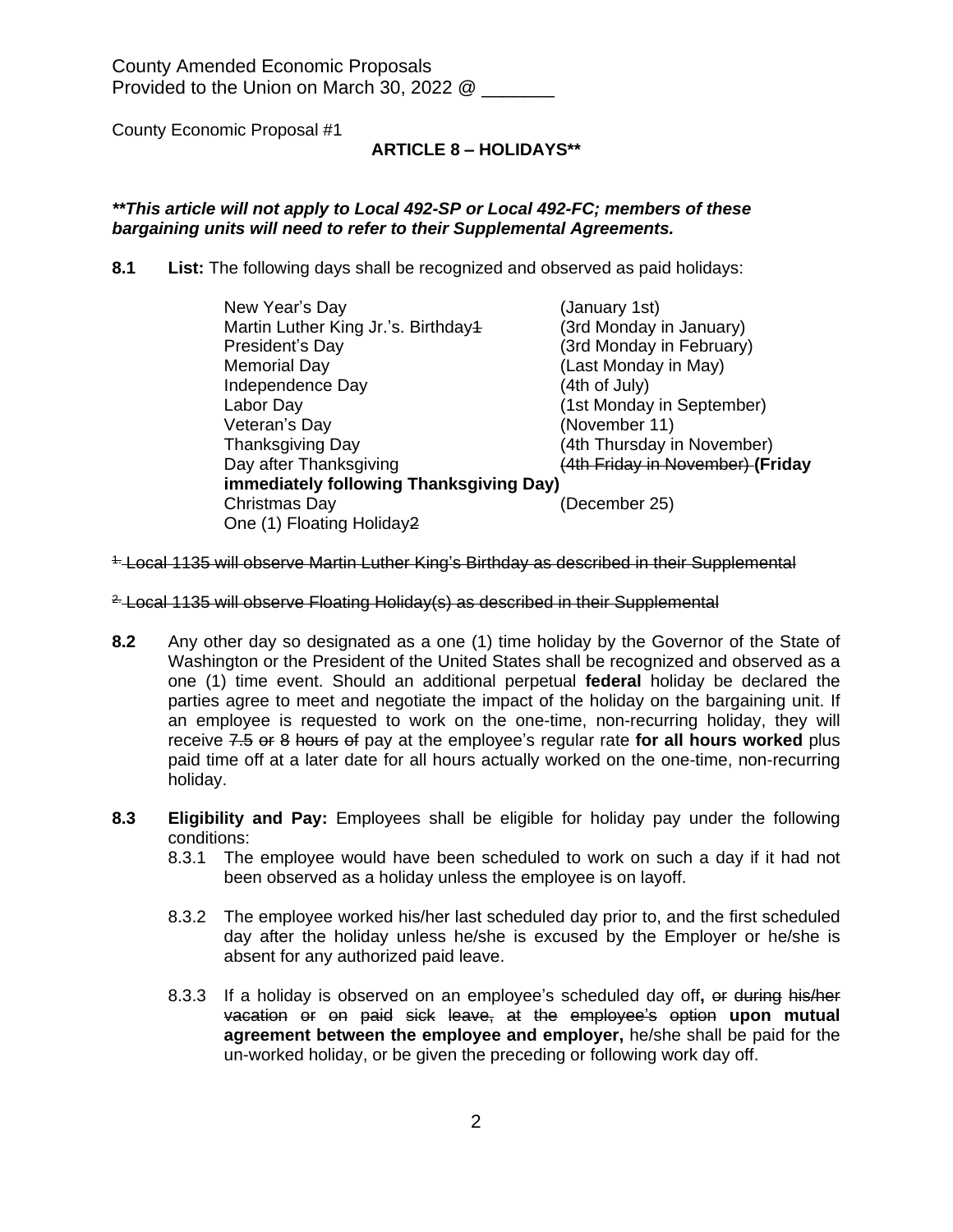- 8.3.4 Eligible employees who perform no work on a holiday shall be paid their current hourly rate of pay times the number of hours in their regular workday.
- 8.3.5 Whenever a holiday shall fall on a Saturday, the preceding Friday shall be observed as the holiday. Whenever a holiday shall fall on a Sunday, the succeeding Monday shall be observed as the holiday. If a holiday falls on a Saturday or Sunday and is the employee's regularly scheduled workday, the holiday shall be observed the day upon which said holiday falls.
- 8.3.6 If an employee works on any of the holidays listed above, he/she shall be paid the following premium rate in addition to his/her holiday pay.
	- 8.3.6.1 One and one/half (1½) times his/her regular rate of pay for all hours within his/her regular workday.
	- 8.4.6.2 Two (2) times his/her regular rate of pay for all hours in excess of his/her regular workday.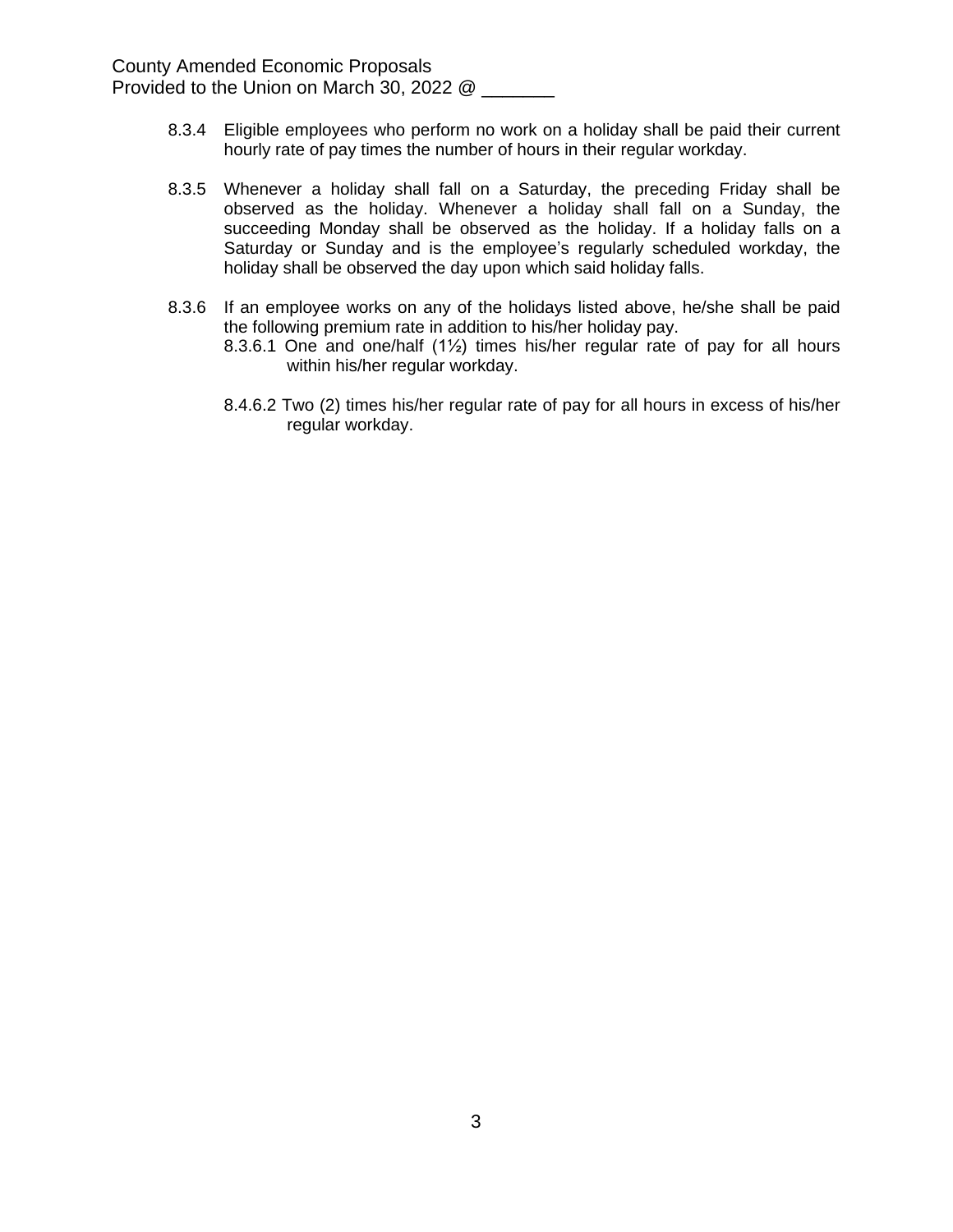## **ARTICLE 11 - INSURANCE BENEFITS**

#### **11.1 Medical Insurance**

11.1.1 **The Employer agrees to provide at least two (2) medical plans of which there will be a minimum of one Preferred Provider Plans (PPO) plan and a Health Maintenance Organization (HMO) plan.** Medical/Dental - The Employer agrees to provide two (2) medical and two (2) dental plans; the Spokane County Self Insured Preferred Provider Plans (PPO – Premera and Delta Dental of Washington) and a Health Maintenance Organization (HMO – Kaiser Permanente and Willamette dental).

The Employer's and Employees' premium share towards PPO or HMO Medical, Dental and vision plan will be based on the following percentages of the total cost of the coverage:

| Employee             | .5% |
|----------------------|-----|
| Employee& Child(ren) | 10% |
| Employee & Spouse    | 10% |
| <b>Full Family</b>   | 10% |

- 11.1.2 Employee's monthly premium sharing costs will be set up to be paid with pre-tax dollars, the employee's monthly premium will be split over the two pay periods in the month.
- 11.1.3 No provision for retiree medical plan.
- 11.1.4 No double coverage for employees of Spokane County.
- **11.1.5 The employer agrees that for the term of this agreement, the out-ofpocket maximums for the PPO & HMO plans will be as follows:**
	- **• HMO \$1,000 Individual/\$3,000 Family**
	- **• PPO \$2,000 Individual/\$6,000 – Family**
- 11.1.5 The major elements of the medical plans effective January 1, 2018 shall be as follows:

| (HMO) Kaiser Permanente   | (PPO) Self-Insured Plan   |
|---------------------------|---------------------------|
|                           |                           |
| \$200 Deductible          | \$500 Deductible          |
|                           |                           |
| 90% Coinsurance           | 80/60% Coinsurance        |
|                           |                           |
| \$30 Office Visit Co-pay  | \$30 Office Visit Co-pay  |
|                           |                           |
| \$1,000 Coinsurance max + | \$2,000 Coinsurance max + |
| <b>Deductible</b>         | <b>Deductible</b>         |
|                           |                           |
| \$15/\$30/50 RX Retail    | \$15/\$30/\$50 RX Retail  |
| 2 x RX Mail Order         | 2.5 x RX Mail Order       |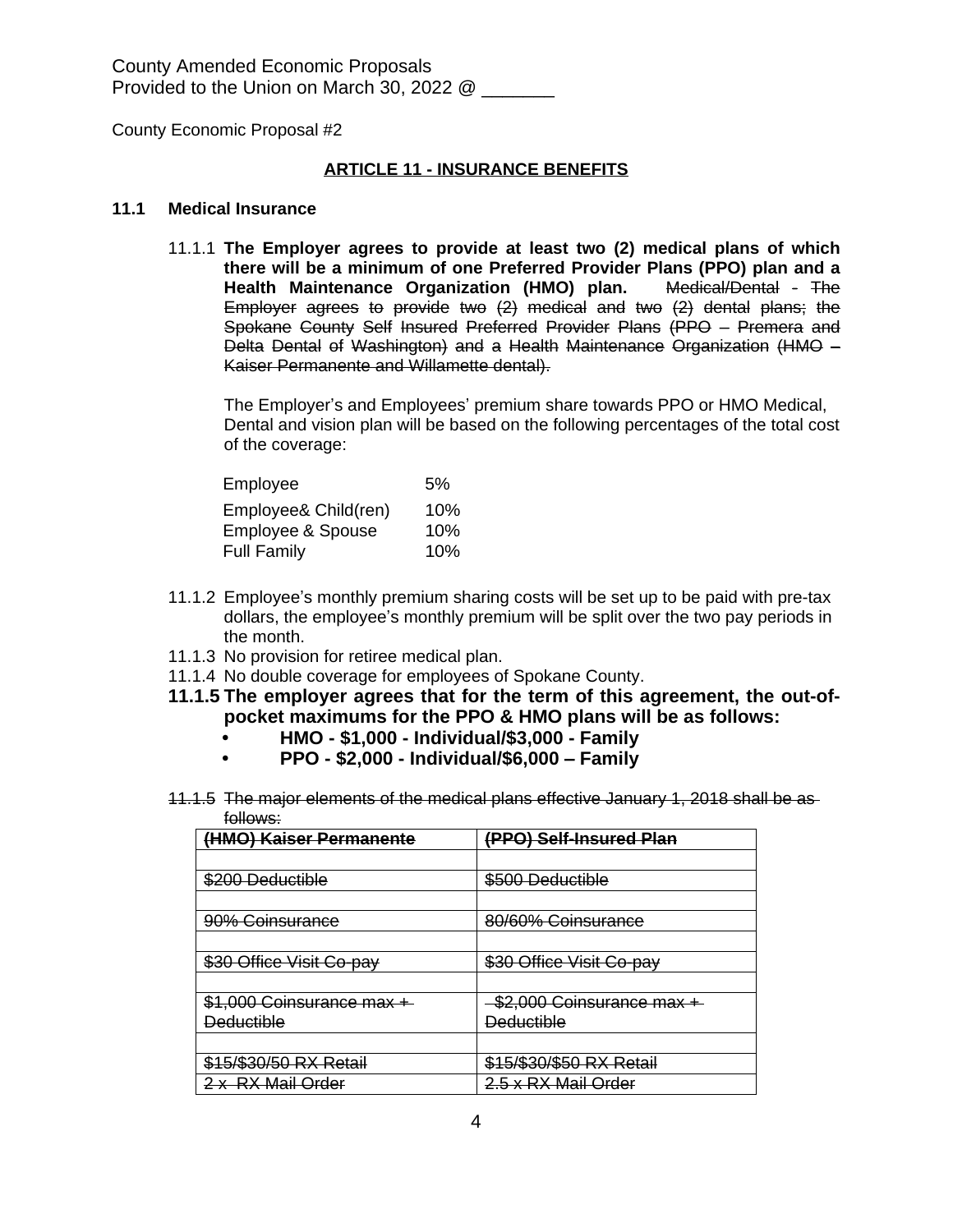| <b>Mandatory Generics</b> | <b>Mandatory Generics</b>    |
|---------------------------|------------------------------|
| \$150 ER Co-pay           | \$150 ER Co-pay              |
|                           |                              |
| \$150 Vision Hardware     | Covered in Full Up to \$300  |
| Every 24 months           | <b>Calendar Year Maximum</b> |

- 11.1.6 In the event that the premium for the plan selected by the employee for the employee and dependents, if any, is less than the Employer's maximum contribution, the difference shall remain in the designated self-insured medical fund.
- 11.1.7 The Employer further agrees that the level of coverage provided by the PPO and the HMO shall not be reduced during the term of this Agreement even in the event the carrier of said coverage is changed.

#### **11.2 Dental Insurance:**

- 11.2.1 **The Employer agrees to provide at least two (2) dental plans of which there will be a minimum of one Preferred Provider Plans (PPO) plan and a Dental Maintenance Organization (HMO) plan.** The Employer agrees to provide two (2) dental plans; the Spokane County Self Insured Preferred Provider Plan (PPO), Delta Dental of Washington and the Dental Maintenance Organization (DMO), Willamette Dental
- 11.2.2 In the event that the premium selected by the employee for the employee and dependents, if any, is less that the Employer's maximum contribution, the difference shall remain in the designated dental fund.
- 11.2.3 The Employer further agrees that the level of coverage provided by Spokane County Dental administered by Delta Dental of Washington shall not be reduced during the term of this agreement even in the event that the carrier of said coverage is changed.

#### **11.3 Eligibility:**

- 11.3.1 For all new employees, medical and dental eligibility will begin the first day of the month following completion of 90 days of employment.
- 11.3.2 Employees separating from service between the 1st and 15th of the month shall retain their coverage through the end of the month. Those Employees separating between the 16th and the end of the month shall retain their coverage through the end of the following month.
- 11.3.3 No double coverage regarding medical and dental benefits for Spokane County employees.
- 11.3.4 Seasonal employees and rehires from layoff who are rehired between the  $1<sup>st</sup>$  and 15<sup>th</sup> of the month, will be provided medical and dental benefit coverage effective on the 1<sup>st</sup> of the month following the date of rehire. If rehired between 16<sup>th</sup> and the end of the month, medical and dental benefit coverage will become effective on the 1<sup>st</sup> of the month following one month of continued employment. If a Seasonal employee is not rehired immediately following the off season (takes a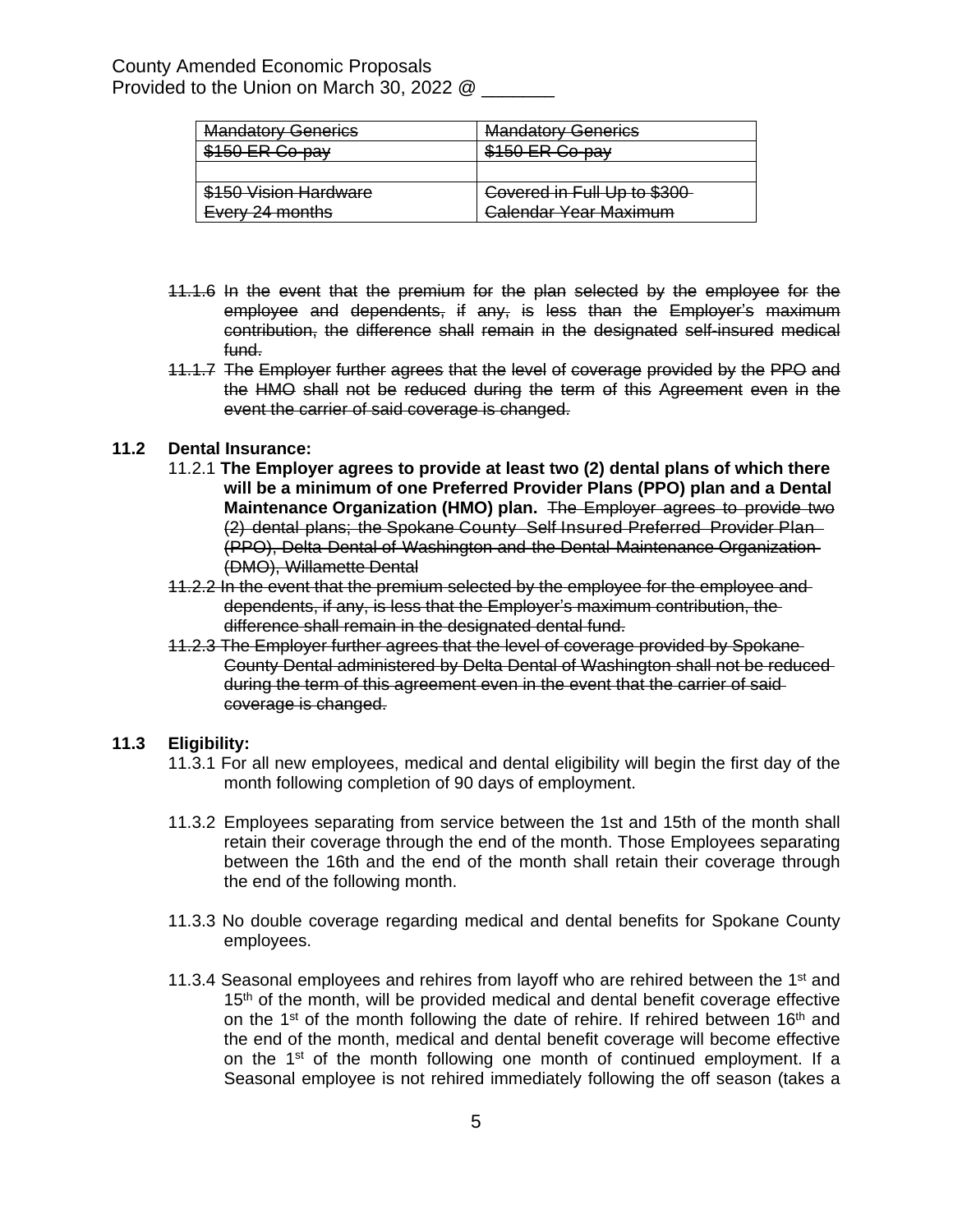working season off) or if rehire from layoff is no longer eligible to be on the layoff list, these rehires must comply with 11.3.1.

11.3.5 Members who divorce their spouse or terminate Domestic Partnership must notify the employer within thirty (30) days of the date of the divorce/termination or may be subject to discipline under the terms of their respective CBAs

#### **11.4 Life Insurance:**

The Employer agrees to provide and pay the full premiums for a \$25,000 Employee Life Insurance Policy effective April 1, 2018. Supplemental life insurance is available at the employee's option and eligibility. The expense of the supplemental insurance is that of the employee.

#### **11.5 Insurance Extension:**

Any employee eligible for sick leave and annual leave benefits, who is unable to resume the duties of his/her employment by the County because of proven illness or injury, shall, for a period of six (6) months after exhaustion of leave and annual leave benefits, continue to be provided the County contribution toward group insurance benefits.

#### **11.6 Unpaid Leave of Absence/Impact on Benefits:**

- 11.6.1 Employees must be in a paid status for more than one-half (1/2) of their scheduled workdays during the month to earn credit for paid leave time, benefits based on length of service, or premiums paid into a group insurance program.
- 11.6.2 Employees on an unpaid leave of absence will be allowed to continue their insurance benefits up to six (6) months by personally paying all premiums in accordance with procedures established by the County Auditor.
- 11.6.3 The provisions of the paragraph above shall not apply to employees on an unpaid leave of absence due to a compensable industrial accident.
- **11.7 Affordable Care Act Taxes**: The Parties agree to avoid health care benefits from being taxed (Cadillac Tax), assessed a fee or penalized by any State or Federal mandate regarding health care plans. The Parties agree that if the health care plans are projected, by a third party consultant (insurance brokers), to be subjected to the Cadillac Tax, the County has the option of unilaterally eliminating the Flexible Spending Account (FSA) or unbundling Vision from the health care plans as measures to avoid the Cadillac Tax, fees or penalties.

If the Parties health care plans are projected, by a third-party consultant (insurance brokers), to be subjected to the Cadillac Tax, fees or penalties and plan design changes are necessary to avoid the Cadillac Tax, fees or penalties, Article 11.1 Medical/Dental will automatically open for negotiations.

A Health Care Committee (one member from each local) will negotiate changes to the health care plans to avoid any assessment (tax, fee or penalty) between June - August of the year prior to the assessment being imposed.

#### **11.8 Paid Family & Medical Leave: Employees covered under this agreement will pay the appropriate portion of the premium for coverage under this leave act. The**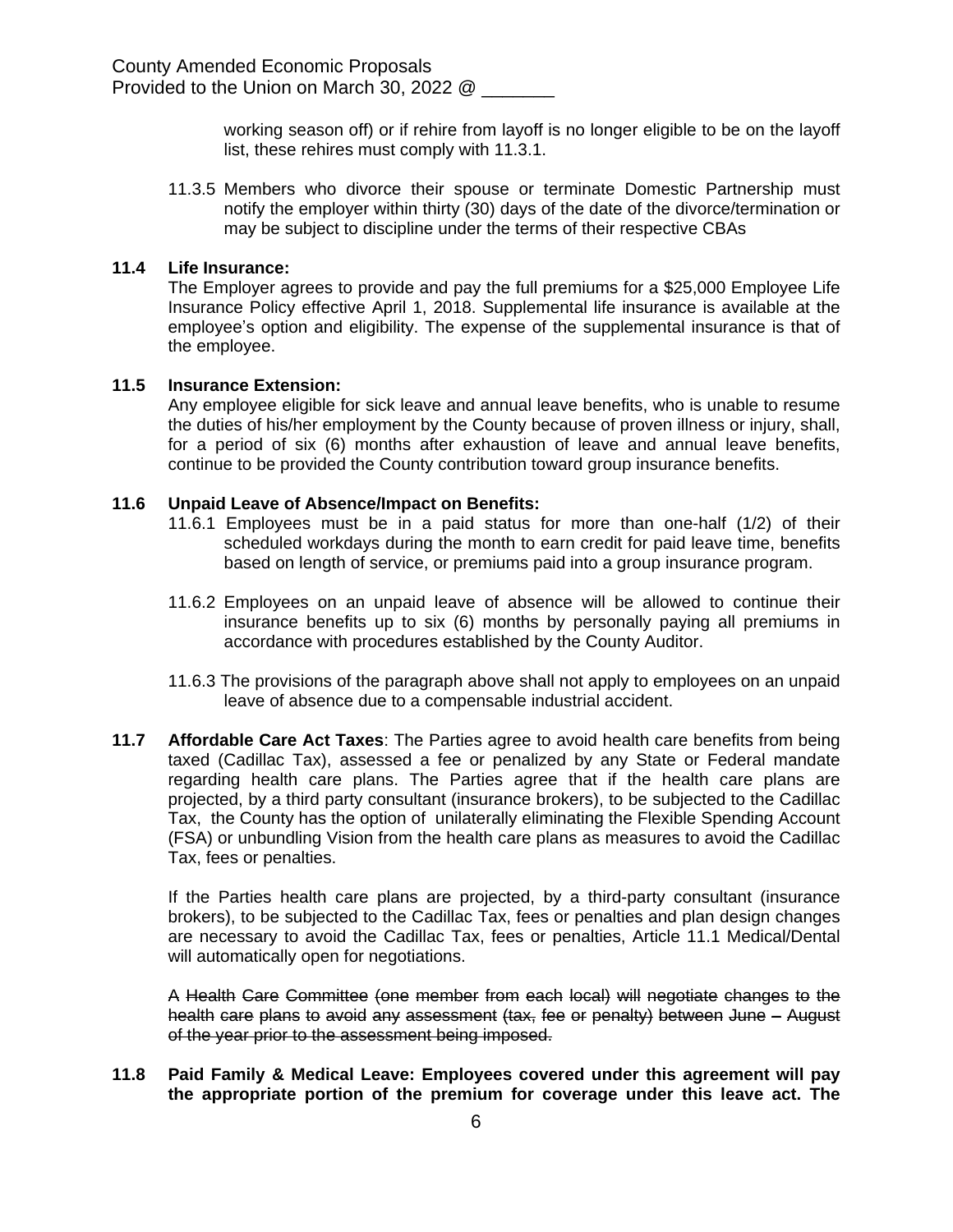> **premium is 0.6% of gross monthly wages with approximately 73% paid by the employee and 27% paid by the employer** (**this rate is determined and subject to change by the State**)**.**

**11.9 WA CARES Fund – Long Term Care (LTC) Coverage: Beginning July 1, 2023, Spokane County is required to deduct a new employee paid premium of \$0.58 per \$100 of earnings (this rate is determined and subject to change by the State) to fund the Long Term Securities and Support Trust act through the WA CARES fund. Employees were offered an opt-out of the program by providing verification of an approved long-term care policy and/or they meet one of the program exemptions. Employees must provide their exemption letter to the Human Resources department to be excluded from paying this premium. New employees/bargaining unit members are required to provide an exemption letter to Human Resources to opt out of this LTC program.**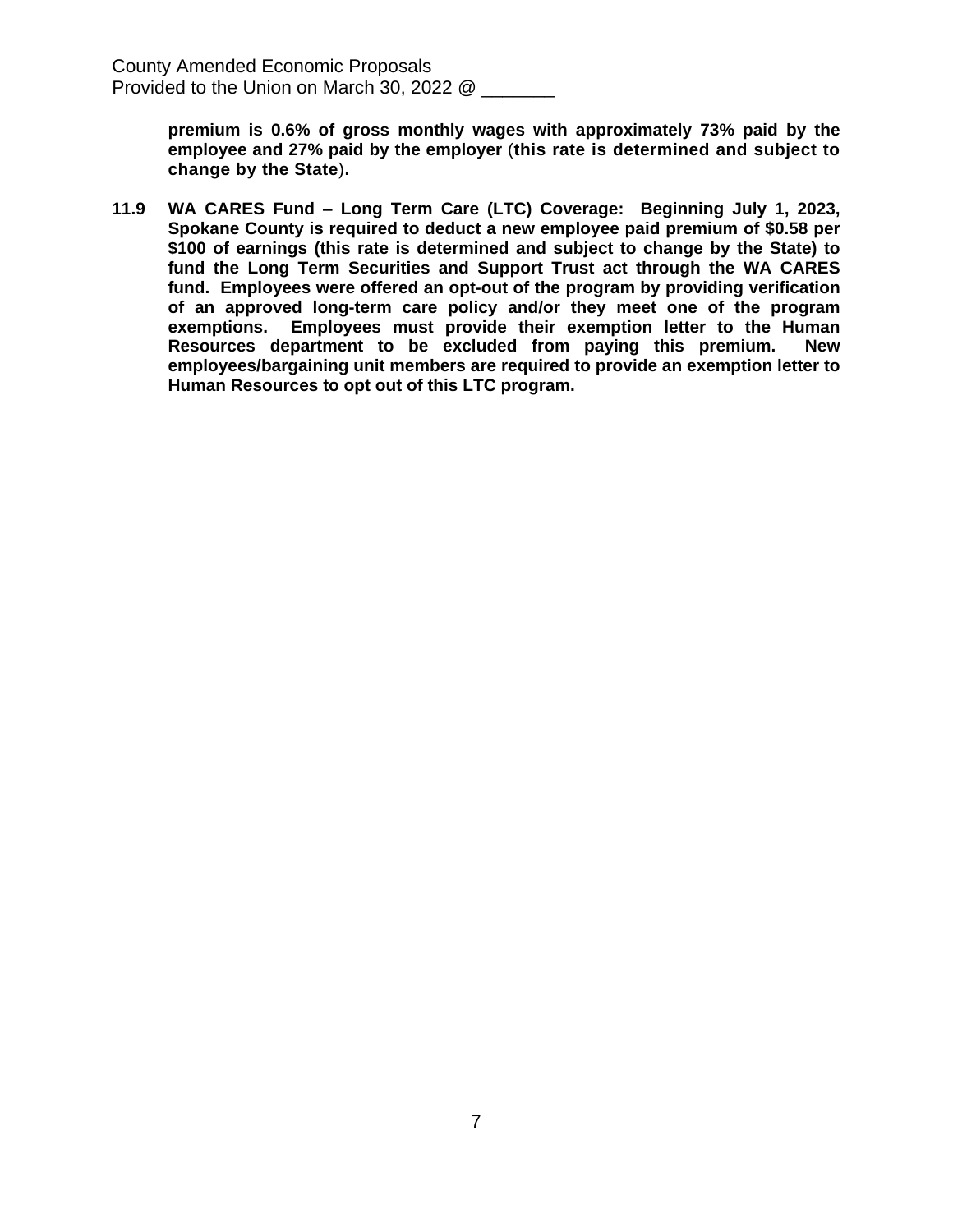County Economic Proposal #3

#### **ARTICLE 15 – WAGES**

#### **15.1 Compensation:**

- 15.1.1 Employees will be paid in accordance with the applicable wage appendices attached to this Master Agreement as Appendixes 1-4.
- **Effective the first full pay period following ratification and the Board of County Commissioners approving the agreement, all employees will be placed on the new wage scale for their classification at the step closest to their current base hourly rate, without taking a pay decrease. In addition, all scales will increase by one (1.00%) percent on the same date.**
- **Effective either January 1, 2023 or the first full pay period following January 1, 2023 (if normal pay has been implemented), the wage scales will be increased by 1.00%.**
- **Effective either January 1, 2024 or the first full pay period following January 1, 2024 (if normal pay has been implemented), the wage scales will be increased by 1.00%.**
- 2% COLA will be effective January1, 2018
- 2% COLA will be effective January 1, 2019
- 2% COLA will be effective January 1, 2020
- **15.2 New Position:** When any position not listed on the Wage Schedule is established, which the parties have mutually agreed will be covered by the Collective Bargaining Agreement, or the PERC has determined is a bargaining unit position, the County may designate a job classification and pay rate for the position, and will notify the Union in writing of the newly created position. Upon notification the Union shall have thirty (30) days to negotiate a change in classification and/or rate. In the event the Union still does not agree that the classification and/or rate is proper, the Union shall have the right to submit the issue as a grievance at Step 3 of the Grievance Procedure.

#### **15.3 Classification and Reclassification:** See Appendix #6.

**15.4 Pay Period:** The salaries and wages of employees shall be paid semi-monthly.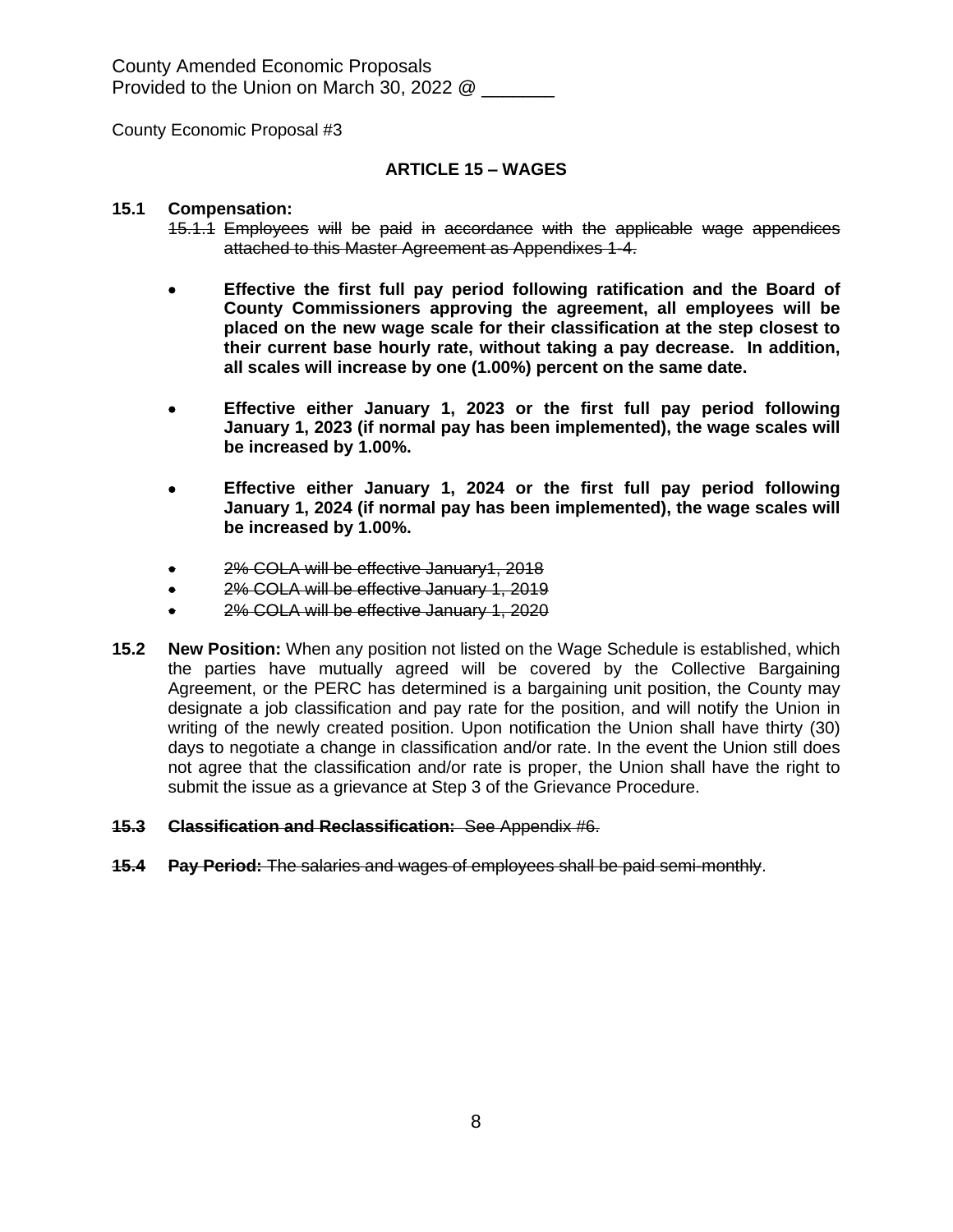County Economic Proposal #4

# **ARTICLE 15 – SHIFT DIFFERENTIAL**

#### **15.5 Shift Differential:** See Supplemental Agreements

**In addition to the established wage rates, the employer shall pay an hourly premium for all hours worked as follows:**

- **A. Afternoon Shift (2:00P – 10:00P) \$0.50/hr**
- **B. Night Shift (10:00P – 6:00A) \$0.60/hr**

**If an employee's regularly scheduled shift crosses over, the employee will be paid the differential for the shift where a majority of their hours fall.**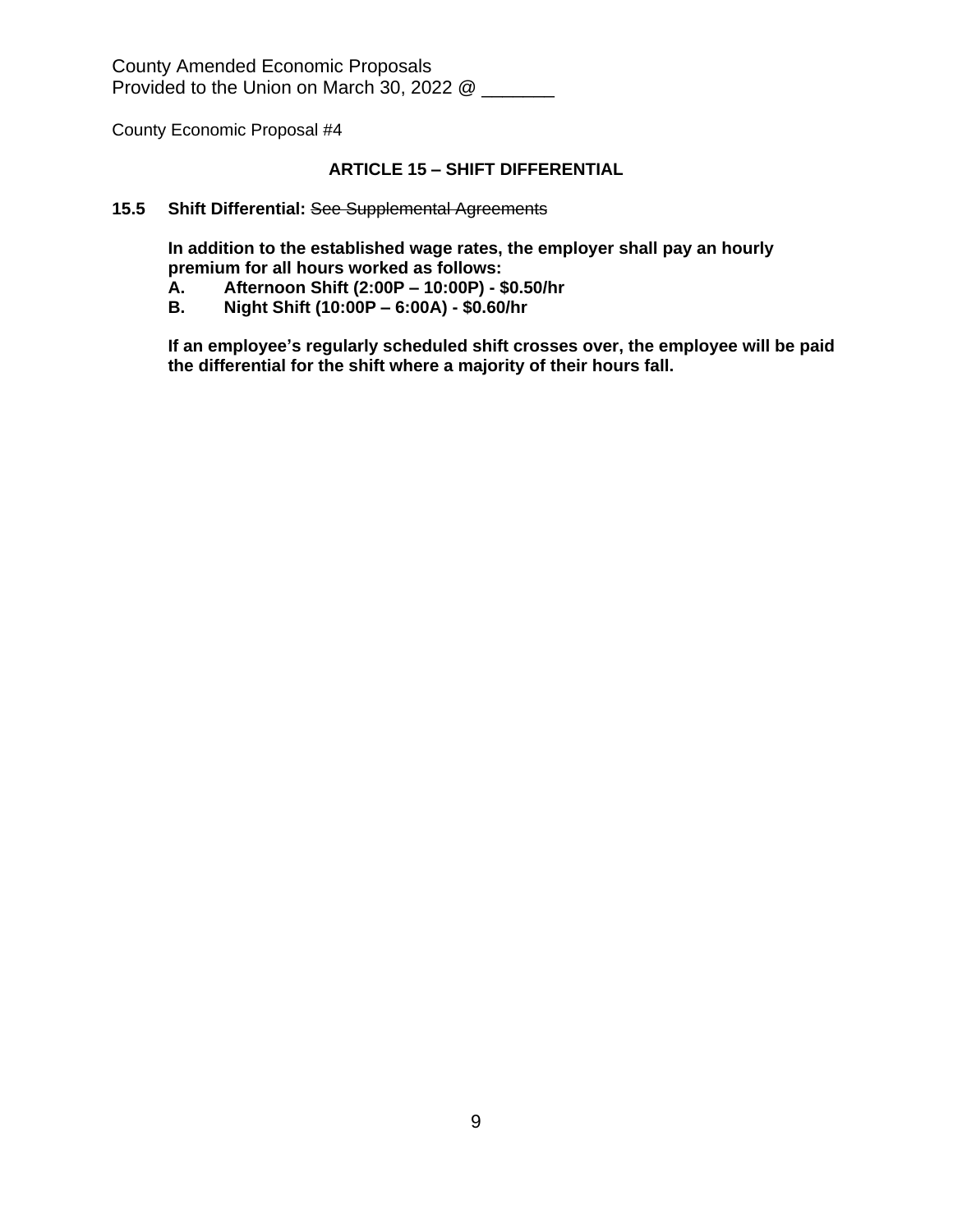#### **ARTICLE 15 – REPORTING TIME & CALL BACK PAY**

#### **15.6 Reporting Time and Call Back Pay:**

15.6.1 Any employee who is scheduled for work on their regular scheduled shift who reports for work but where work is not available or made available for them, may, with the Employer's approval, be excused from duty. **The employee will have the option to go unpaid for the day or to use accrued time to cover the shift.** and paid at their regular rate of pay for their regular scheduled shift.

15.6.2 Local #1135, see supplemental.

#### **NEW Call Back Pay**

Any employee called to work outside their regular shift shall be paid a minimum of four (4) hours **one (1) two (2) hour** straight time or the rate of time and one-half (1½) their regular rate for all hours worked, whichever is greater. Actual time worked will include credit for time spent from the time he/she leaves their regularly assigned work location until he/she returns to it.

**Scheduled meetings and training on off hours or days off are not considered Call back but will be paid at the overtime rate when applicable.**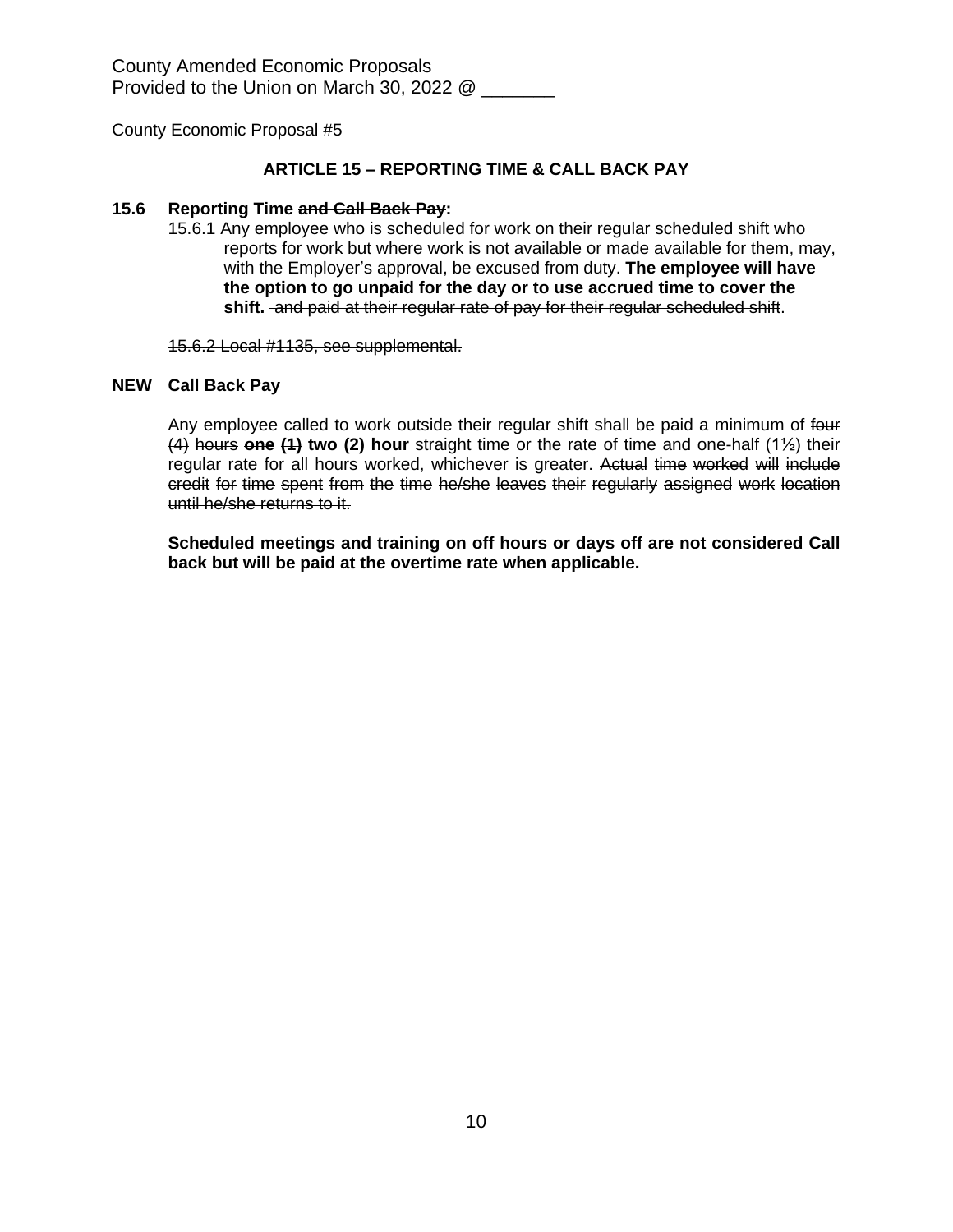County Economic Proposal #6

#### **ARTICLE 15 – OVERTIME**

#### **15.7 Overtime:**

**All employees who meet FLSA standards** *and* **the State of Washington required salary threshold will be defined as overtime exempt and will not be eligible to earn overtime. All other employees who do not meet either of these definitions, will be eligible to earn overtime as outlined below:**

- 15.7.1 All overtime worked must be authorized and approved.
- 15.7.2 Time and one-half  $(1/2)$  the employee's regular rate of pay shall be paid for work under any of the following conditions but compensation shall not be paid twice for the same hours.
- 15.7.3 All worked performed in excess of seven and one-half (7½) or eight (8) hours in any work day;
- 15.7.4 All worked performed in excess of thirty-seven and one-half (37½) or forty (40) hours in any work week**; Juvenile Correction Officers please refer to the Local 492-J Supplemental Agreement for Overtime Eligibility.**
- 15.7.5 All work performed on any of the paid holidays set forth in Article #8, Section 8.1.
- 15.7.6 All worked performed before or after any scheduled work shifts at the request of the Employers.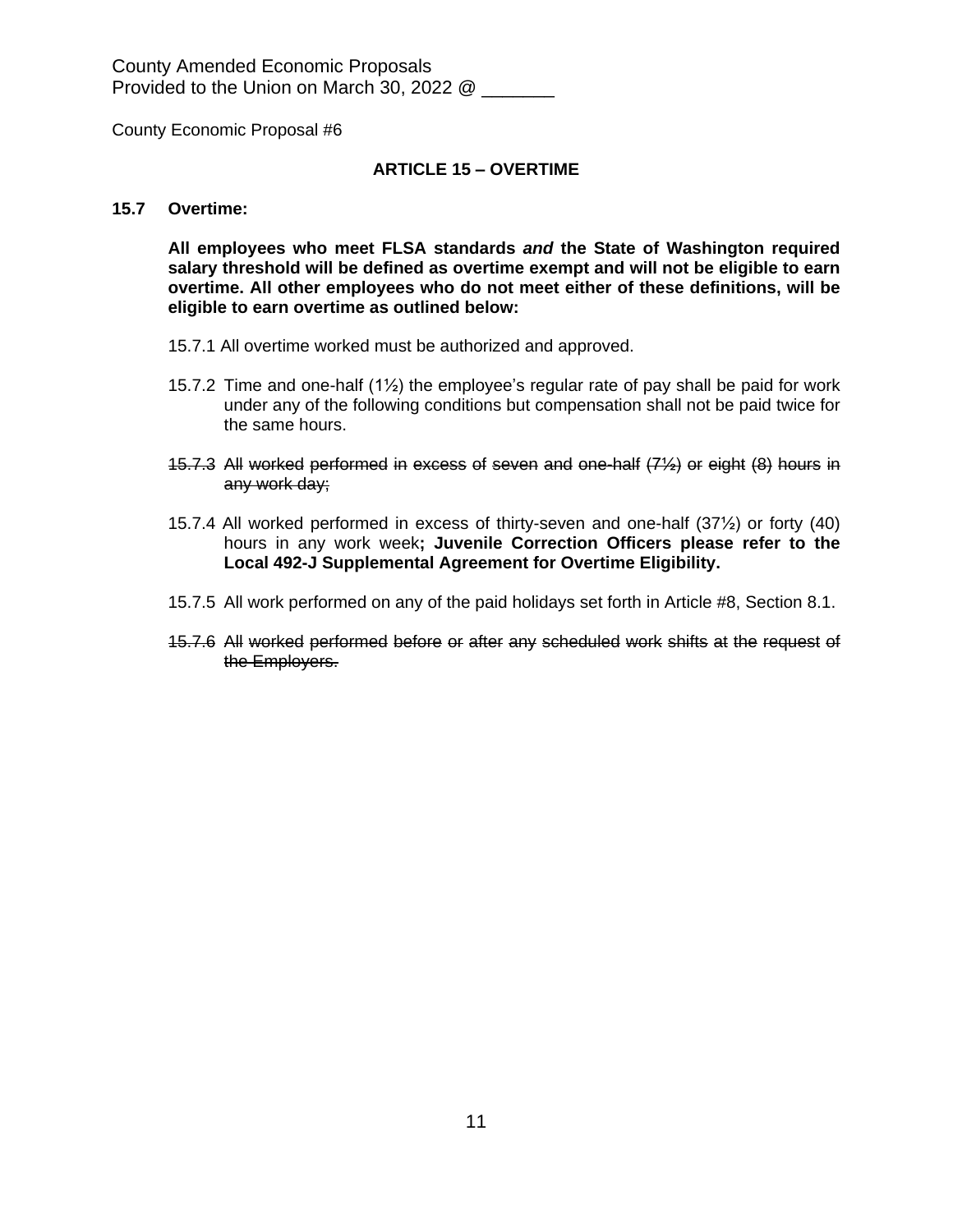County Economic Proposal #7

#### **ARTICLE 15 – COMP TIME**

#### **15.8 Comp Time:**

- **15.8.1 Upon mutual agreement between the employee & the employee's Elected Official/Department Head or designee, overtime work may be compensated by compensatory time off at time and one half (1 and ½). Compensatory time off shall be used within twelve (12) months of the time it was earned. If compensatory time off has not been taken with twelve (12) months, it shall be paid at the employee's current hourly rate of pay.**
- **15.8.2 Once an employee has accrued at least 7.5 hours fifteen (15) minutes of compensatory time, they may use their accrued compensatory time at a time(s) that are mutually agreeable between the employer and the employee. Comp time must be used in at least fifteen (15) minute increments Failure on the part of the employer and the employee to agree on when the compensatory time may be taken shall not be grievable.**
- **15.8.3 No employee shall have more than eighty (80) hours of accrued compensatory time at any given time. Once an employee has eighty (80) hours of compensatory time accrued, they will no longer be able to accrue any additional compensatory time until they have less than eighty (80) hours of accrued time.**
- **15.8.4 All accrued compensatory time shall be paid out at the employee's hourly rate of pay at the time of separation.**
- 15.8.1 See supplementals.
- 15.8.2 The department shall post cumulative comp time earned monthly.
- 15.8.3 The above provisions shall apply unless addressed in individual supplements.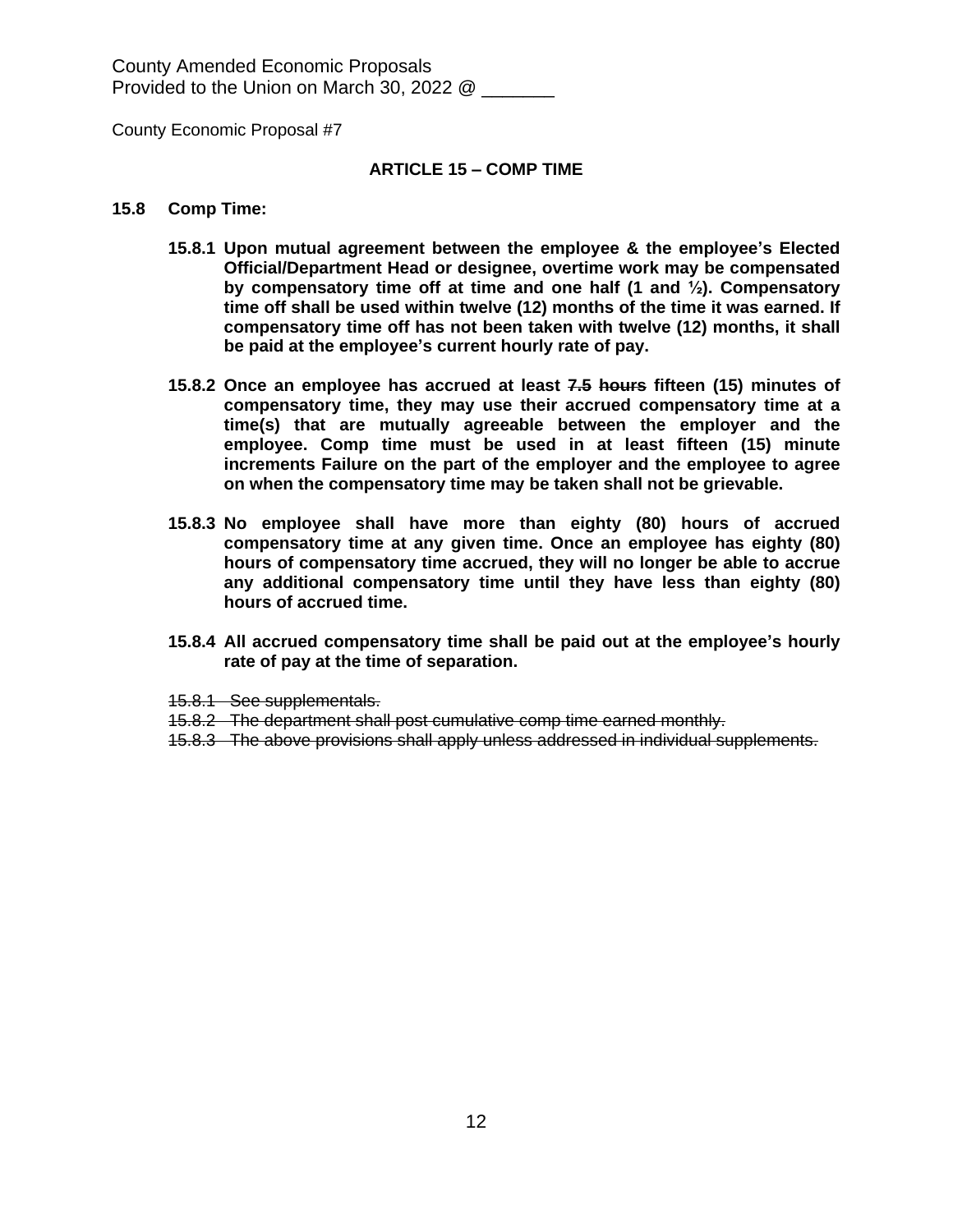#### **ARTICLE 15 – LONGEVITY**

**15.9 Longevity:** Supplemental Agreements will be superseded by this section with the understanding that the service enhancement pay contained in the Appendix A of the 2010-2012 492 RFC Supplemental Agreement (Detention Cooks have been accreted into 1553) will be in addition to the below longevity increases.

A monthly longevity bonus will be paid an employee, in addition to employees regular rate of pay, if the employee has continuous service from the time of appointment to regular full time employment. Payments will be calculated as follows:

| <b>Continuous Service</b> | <b>Monthly Amount</b> |
|---------------------------|-----------------------|
| Over 7 years              | \$40.00               |
| Over 10 years             | \$75.00               |
| Over 15 years             | \$100.00              |
| Over 20 years             | \$150.00              |
| Over 25 years             | \$200.00              |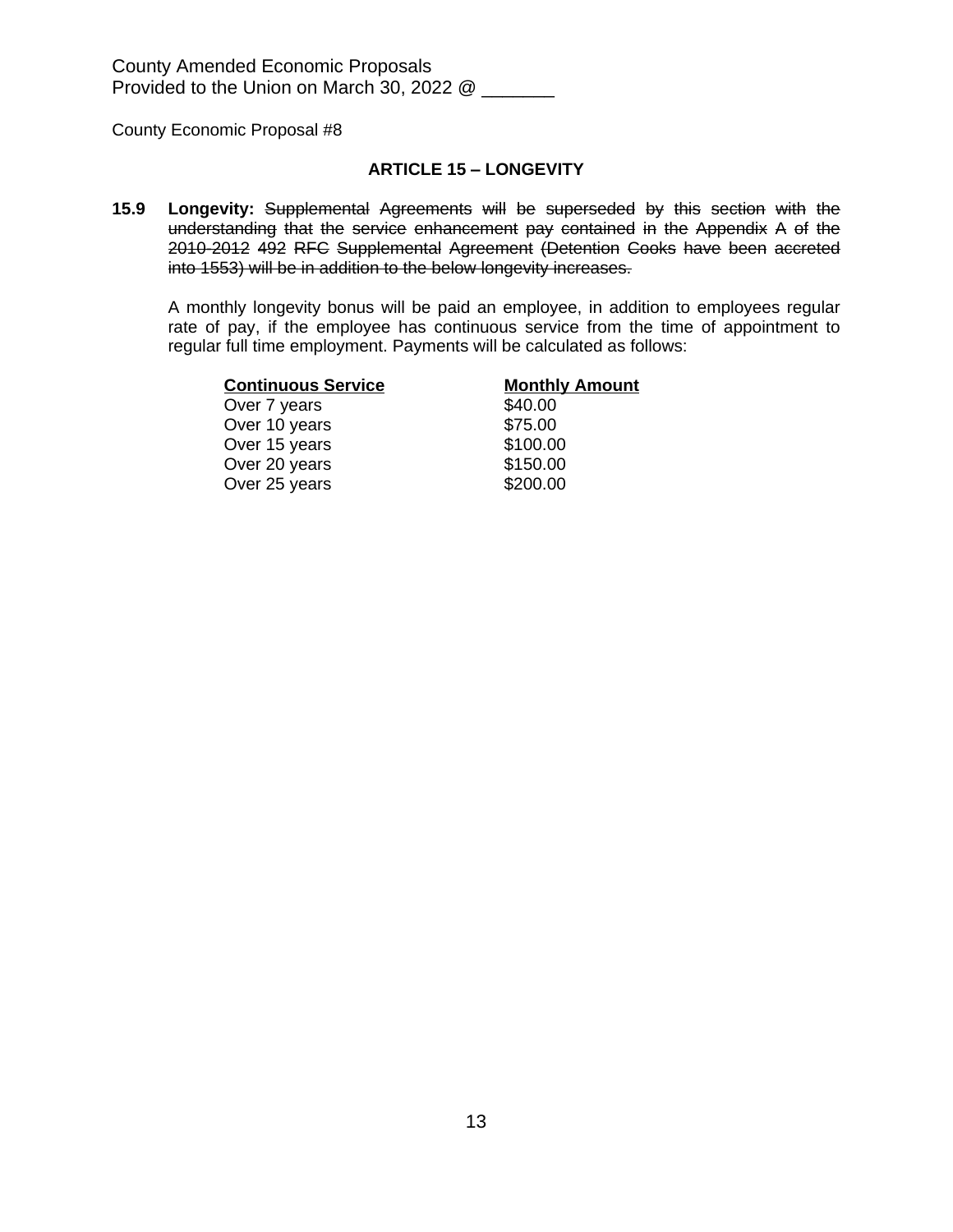#### **ARTICLE 15 – OUT OF CLASS PAY**

#### **15.10 Out of Class Pay:** See Supplemental Agreements.

**When an employee performs work at the written request of the Elected Official/Department Head or designee for two (2) hours or more in a work day, in a classification above that in which the employee is normally classified, the employee shall be paid for such work at the rate assigned of the higher classified position at the Step that results in a minimum of a 5% increase in pay, but does not exceed the maximum pay rate of the classification.**

**Out of class pay will not be authorized in any case if there is no position in the department/division for which the out of class pay is being requested.**

**The employee must meet the minimum requirements of the higher classification in order to be assigned the out of class and essential functions of the higher job classification and be paid the out of class pay if the temporary work is out of class.**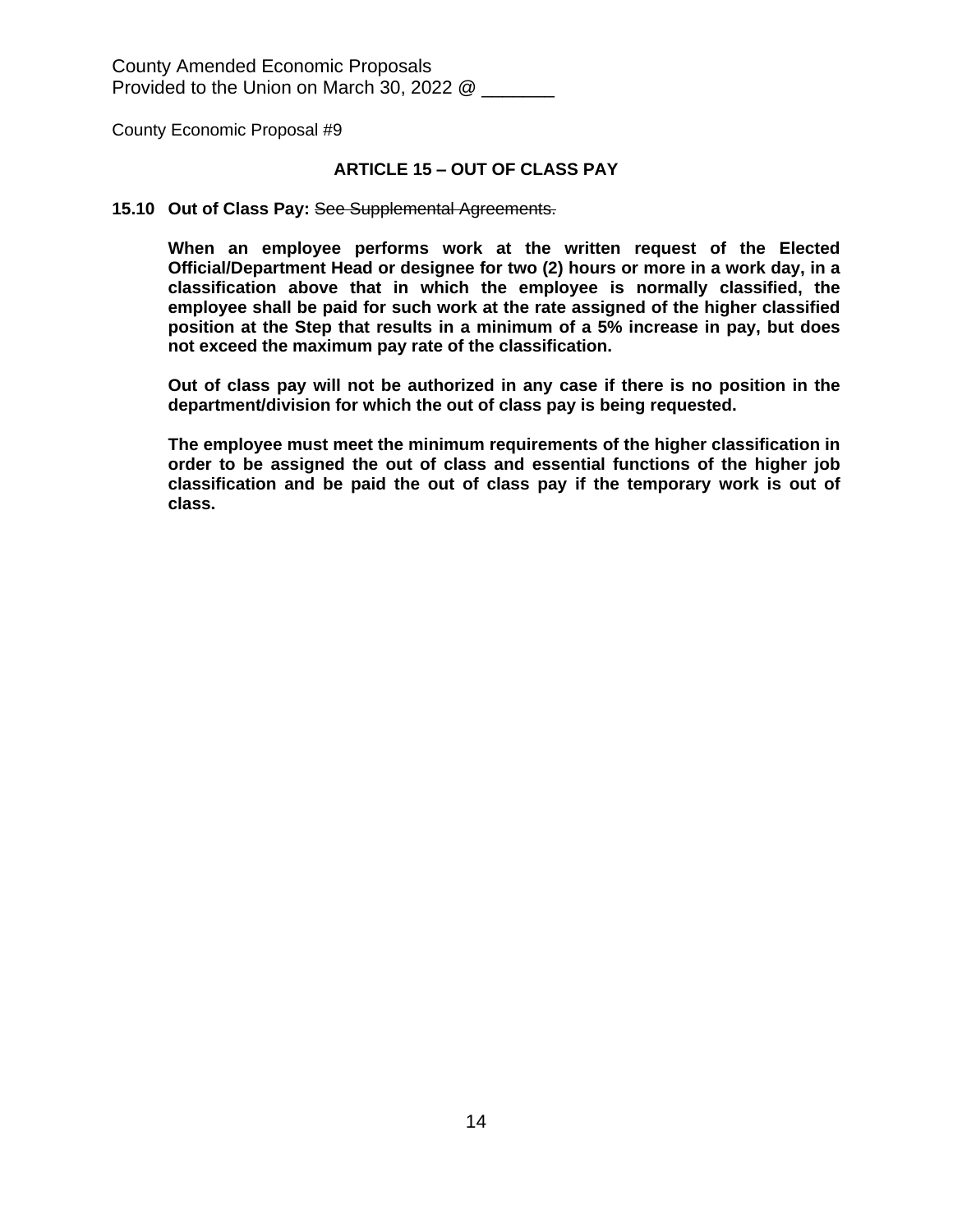#### **ARTICLE 15 – STEP INCREASE PROCESS & METHODS OF PAYMENT**

#### **15.11 Step Increase Process:**

**All newly hired or recently promoted employees will be eligible for a one-step, step that will become effective on the first, full pay period following six (6) months in their position. This date will become their annual step increase date. Thereafter, employees will receive a two-step, step increase effective on the first, full pay period following their annual step increase date.**

(this section will supersede Appendix 6 and supplemental agreements) Conversion of 13 **Step Pay Plan** 

- 15.11.1 Maintain status quo during 2018: step increases for both new hires and regular employees will be at 2.56%
- 15.11.2 Beginning in 2019:

13 step range will remain in place

**New hires:** first step increase after hire (at 975 hours/6 months) will always be a 2.56%; subsequent step increases will be at 5.12%

**Regular employees:** scheduled step increases will be at 5.12%

This method minimizes the potential of "leap frogging" pay rates

No employee shall suffer a loss or reduction in base pay

This results in advancing through the step system in half the current time. For newly hired employees hired at step 1, top step would be reached in 6.5 years' vs 12.5 years.

This pay step system will apply only to employees currently on the 13-step system.

#### **15.12 Methods of Salary and Wage Payment**

Two methods of payment of salary and wages will be offered. All employees hired after January 1, 2018 will be paid by Direct Deposit

- 1) Direct Deposit
	- The standard, default method of payment for salary and wages is by electronic transfer to the employee's designated financial institution. Except as provided in Section 2) below, the newly hired employee will submit the "Authorization for Automatic Payroll Deposits" form in time for the preparation of their second pay period.
	- The employee is responsible for informing the county of any changes in their designated financial institution.
	- Pay advices will be available to all employees in accordance with federal and State employment law and regulations.
- 2) Physical Checks
	- A check (warrant) will be printed and delivered (or mailed) to the employee only in the following situations:
		- The first paycheck of a new hire for a permanent position;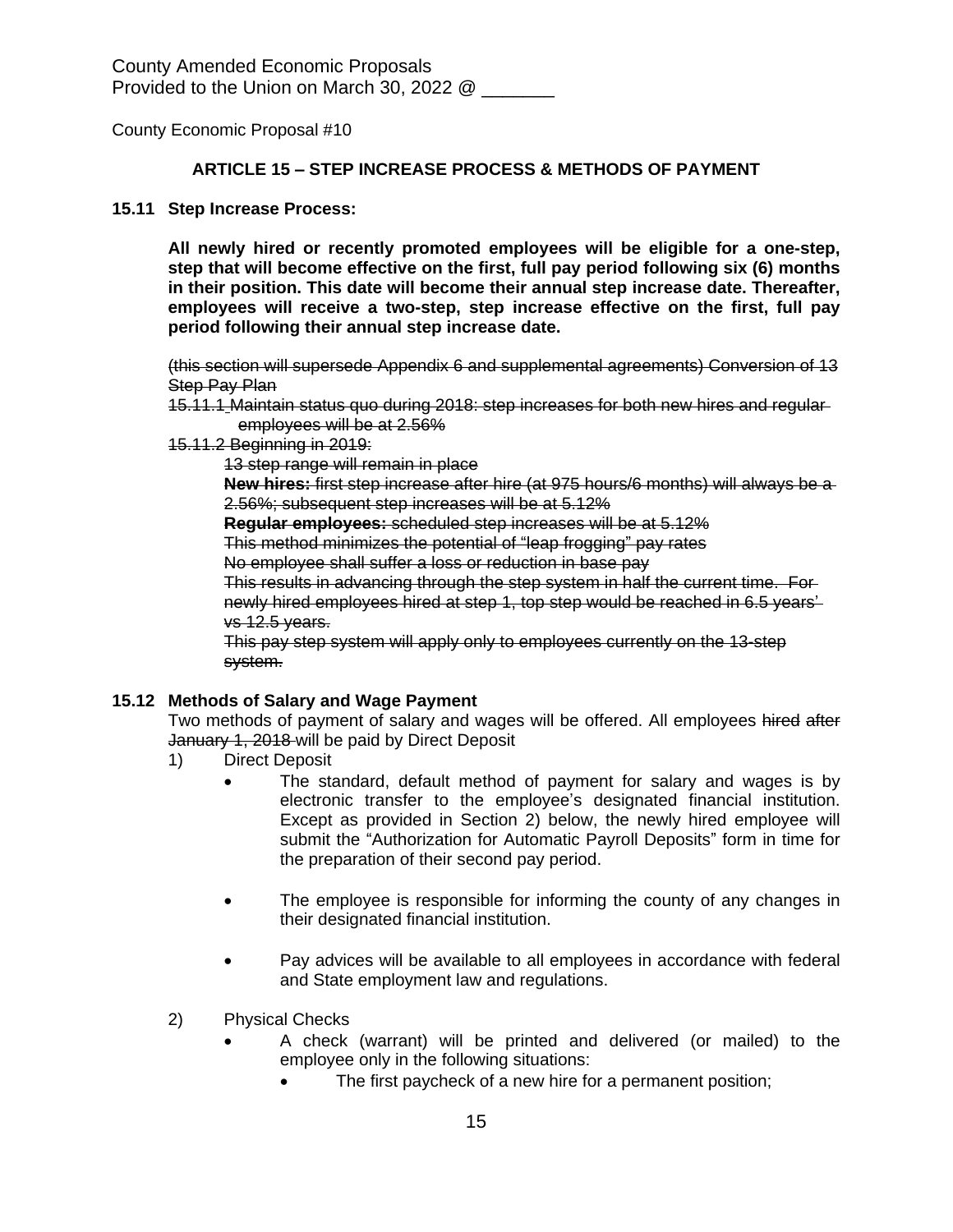- The last paycheck coinciding with or following separation from employment;
- A paycheck produced solely to correct an error; or
- A paycheck mailed to the employee only if the employee does not maintain an account at a financial institution. The employee must designate a mailing address and sign an acknowledgement that the check will be mailed using USPS on payday. The employee is responsible for informing the county of any changes in their mailing address.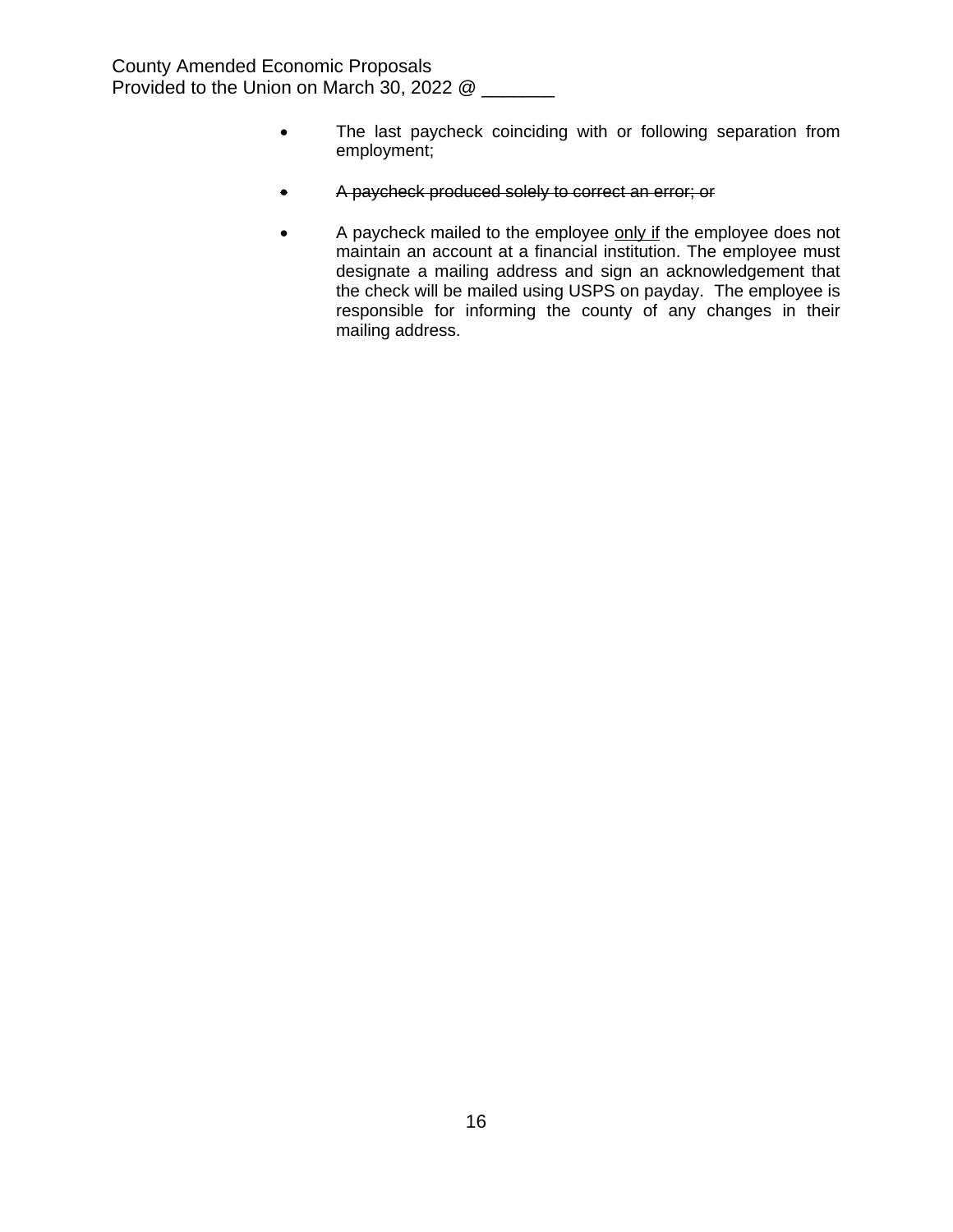County Economic Proposal #11

# **ARTICLE 15 – ADVANCE STEP PLACEMENT**

#### **NEW Advance Step Placement**

**The County may place all new employees and any current employee at the time of a promotion to a step that corresponds to their prior experience and/or level of education in accordance with the County's policy regarding advance step placement. The County's decision to offer an advance step is non-grievable.**